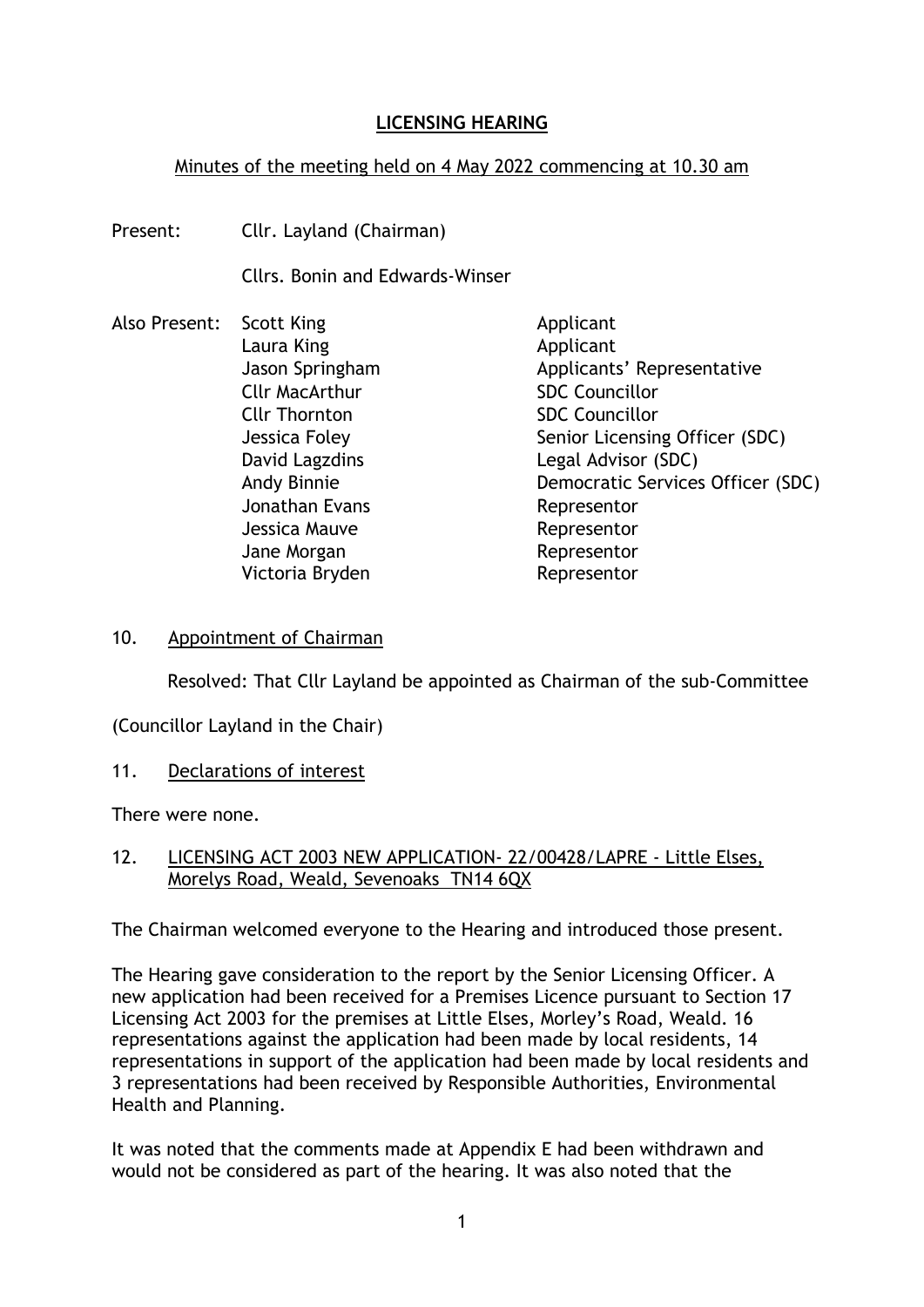application had been made at a similar time to a time limited Premises Licence application for the same property. However only comments in relation to the permanent premises application were to be considered as part of the Hearing.

The Applicants and the Applicants' Representative gave an introduction to their proposals. Members were informed of the supplementary information that the applicants had provided to the hearing including complimentary comments made on Facebook regarding the event. The applicants had applied to license more than was necessary for their events and were willing to accept limitations. They had made an application after a survey carried out by the Parish Council indicated that local people would be supportive of more community events. At the events, traffic marshalls and security would be on-site to ensure any parking or public nuisance problems were dealt with.

The Applicants stated that they had no desire to extend the events until 23:00 hours every night as the events were aimed at a family-friendly audience. The applicants expressed they would be content if the events finished earlier but had applied for the maximum durations merely for convenience.

Members asked questions of clarification of the Applicants. Space for Emergency Services would be accommodated upon entry to the site. Ticketing would take place on the main field so as to not disrupt road users.

The Representors were then asked to present their concerns and objections to the Hearing. Concerns were raised as to the scale of the proposed licence as a yearround application. It was noted that the Applicants had not advertised their application online and so the comments found in the Applicants' supplementary information may not be representative. The Parish Council had also not commented on the application formally and so their views may have not been as supportive. It was suggested that the licence would encourage additional events over 500 people which would cause inconvenience and nuisance to the surrounding neighbours.

Members asked questions of clarification of the Officers present. It was confirmed that once a licence had been granted it would be able to be transferred to new people should licence holders leave. It was also confirmed that any issues with the licence could be called up for review to the Licensing Partnership.

The Environmental Health Officer then presented the concerns laid out in his representation to the Hearing. The Officer recommended a condition for a dedicated noise consultant to monitor the noise levels and ensure it did not breach standards.

Members asked questions of clarification of the Officer. The sound limits were measured and calculated from the closest domestic property to monitor noise levels and ensure that noise did not exceed 15 decibels over background noise.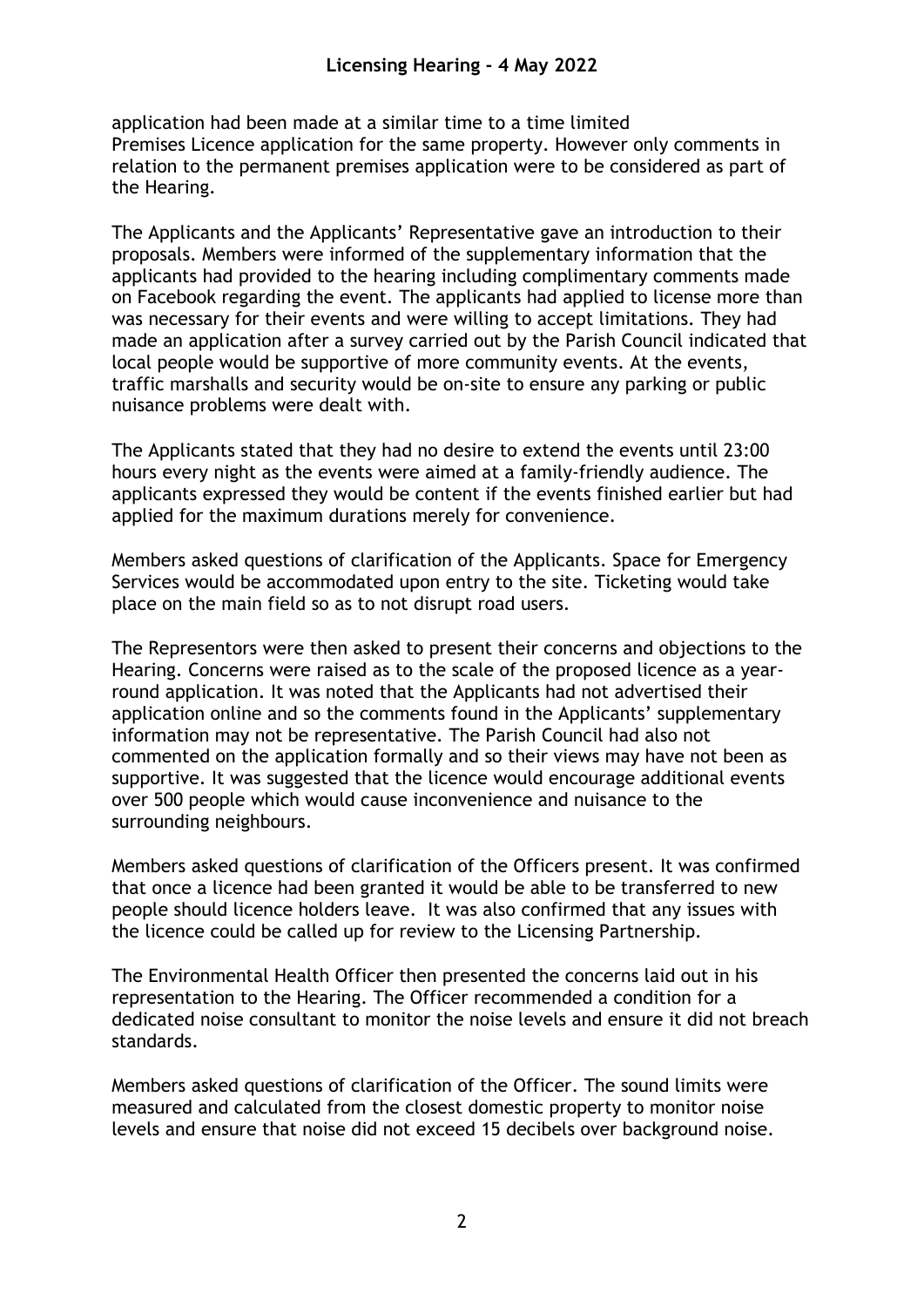The Representors were invited to ask clarifying questions of the applicants and applicants' representative. Concerns were raised as to the possibility of inebriated attendees leaving the property and disturbing local residents. It was confirmed that a controlled environment would be created by event security to ensure that no alcohol was brought onto the property and alcohol was not served to inebriated individuals.

Some concern was raised as to the space for taxis to be called. It was confirmed by the applicants representative that a paddock for taxis would be made available and dedicated traffic officers would ensure that taxis would be informed and correctly directed to ensure exit from the premises was not interrupted. Special flooring would also be put down should the land be affected by heavy rain. An updated traffic management plan would also be completed.

It was suggested that dedicated and manned contact numbers be made available to the relevant parties before and during the events should there be any concerns. It was confirmed that a Temporary Event Notice could be applied for in addition to the Premises Licence should the licence be limited. It was confirmed by Officers that an occasion would qualify as an event if licensable activities were to take place.

The Environmental Health Officer recommended that the licence be restricted to 12 days per year for events over 500 people as a reasonable suggestion.

Officers answered questions of clarification.

At 11:49am the sub-Committee was adjourned for informal discussions to take place between the parties. Members withdrew accompanied by the Democratic Services Officer.

At 12:25pm Members and the Democratic Services Officer returned to the Council Chamber.

The Legal Advisor confirmed that an informal agreement had been reached between the parties. It had been agreed that:

- i) The licence should be amended to apply to only 12 days per year for any number of attendees.
- ii) There should be no less than 13 days between events (although events may carry over more than one day)
- iii) 3 of the 12 days may be for the exhibition of films for open-air cinema until 22:00 hours
- iv) the other 9 additional events should terminate at 21:30 hours
- v) Environmental Health's suggested conditions should apply to events with over 500 attendees
- vi) contact details should be made available to the Parish Council and Local Residents upon request.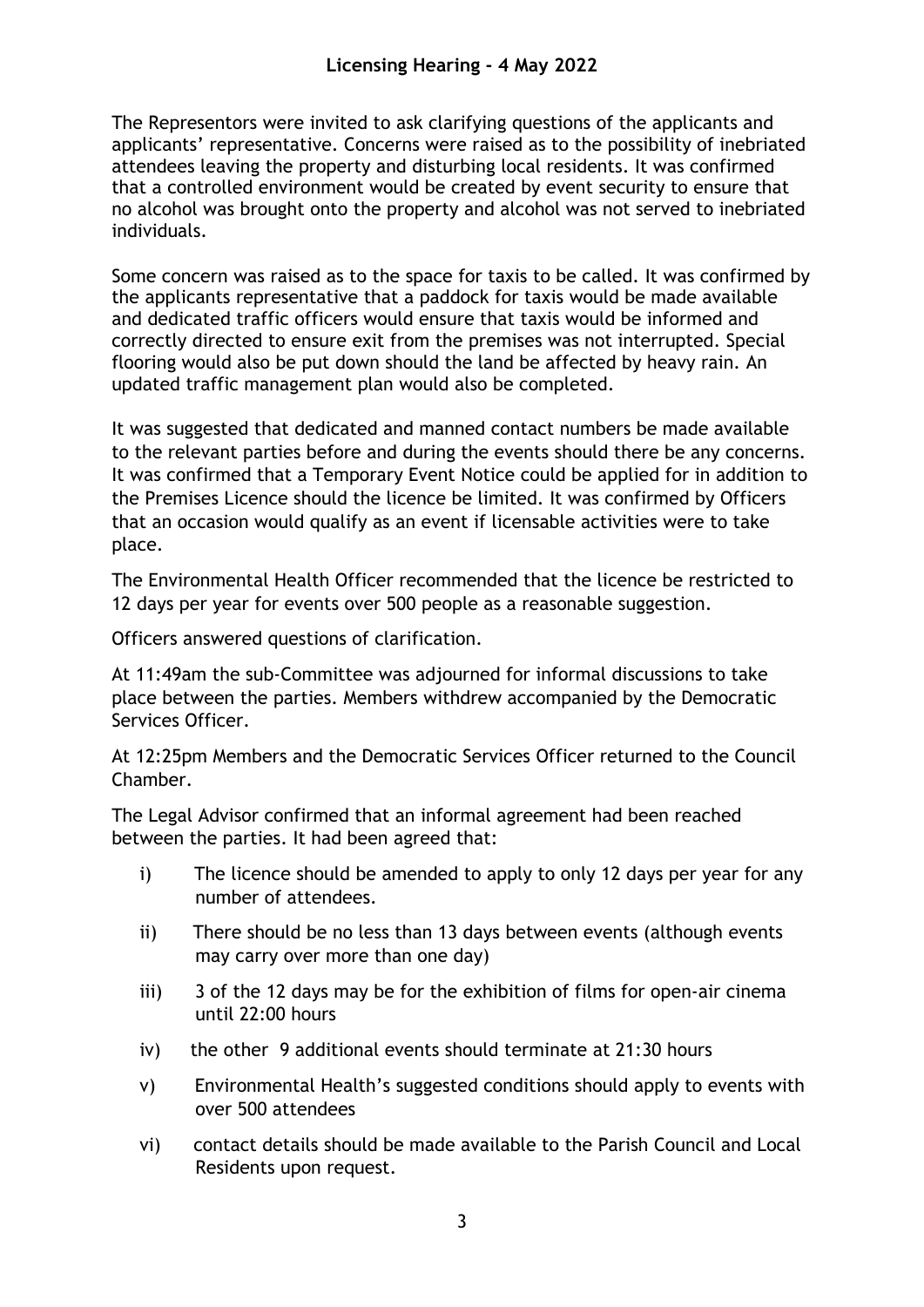The meeting was adjourned at 12:32pm and the Hearing Members withdrew to consider the application and agreed terms accompanied by the Legal Advisor and Democratic Services Officer.

At 12:43pm the Hearing Members, Council Legal Advisor and Democratic Services Officer returned to the Council Chamber.

The Chairman confirmed that the full detailed decision would be made and provided to the interested parties thereafter by the Notice of Determination within 5 working days. It was noted that the agreement reached by the parties was based on assurances provided by the applicant to the interested parties and there was concern, particularly from interested parties, should the licence be transferred in the future.

The Chairman advised the Hearing that the Sub-Committee had come to the conclusion that the Premises Licence be granted subject to the conditions agreed by the parties and conditions given by Environmental Health with the addition of an alteration that the applicant must inform Environmental Health of tickets available for sale (rather than tickets sold).

Resolved: That the Licence be granted subject to minor amendments in proposed conditions for the purpose of enforceability and the informative with the full reasoning as detailed in the Notice of Determination as attached as an appendix to these minutes.

## THE MEETING WAS CONCLUDED AT 12.44 PM

**CHAIRMAN**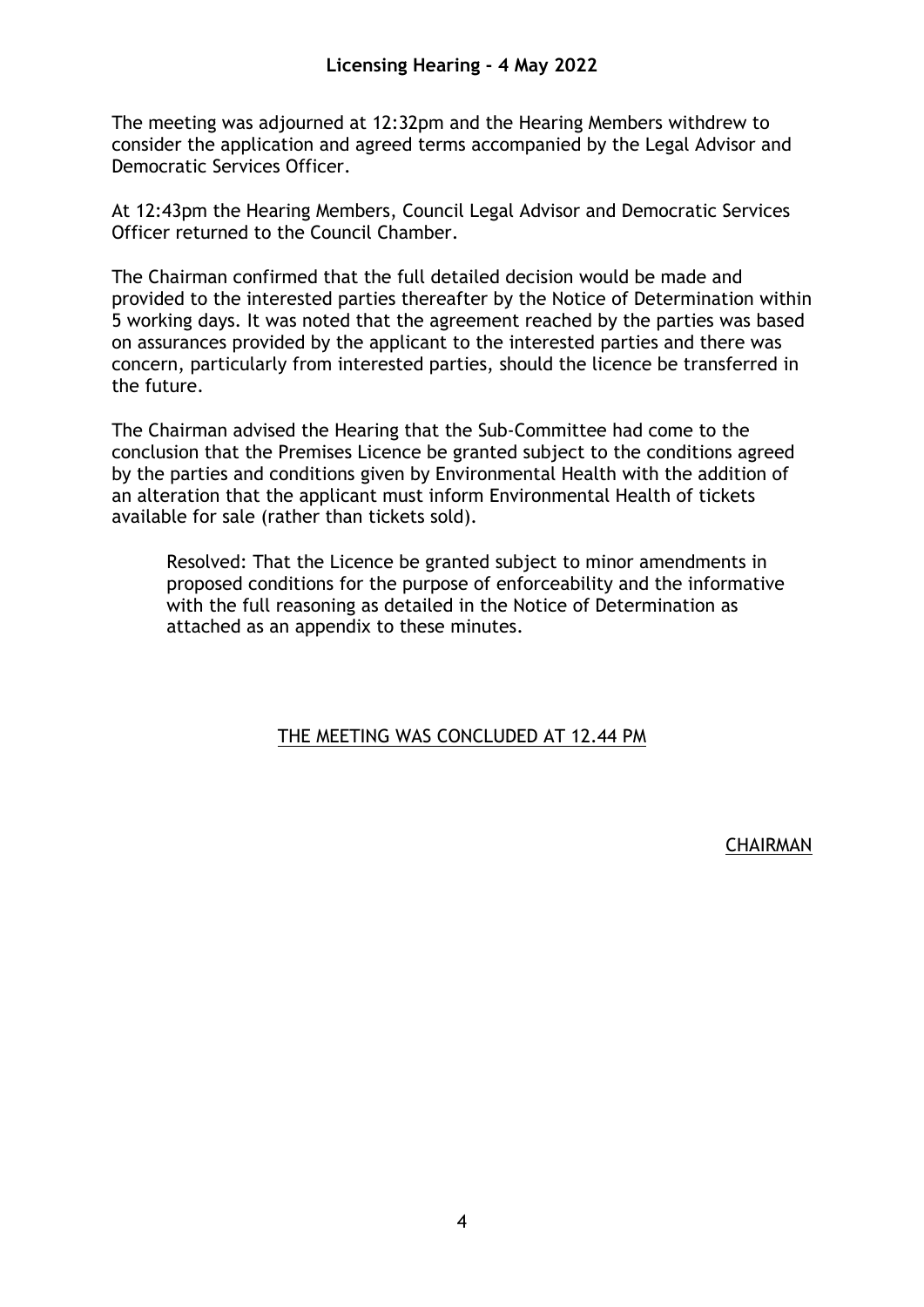## **LICENSING ACT 2003 – Section 23**

#### **Notice of determination for application premises licence**

- **To:** Mr and Mrs Scott King
- **of:** Little Elses, Morelys Road, Weald, Sevenoaks TN14 6QX
- **Ref:** 22/00428/LAPRE

Sevenoaks District Council being the licensing authority, on the 11 February 2022 received an application for a premises licence in respect of premises known as Little Elses, Morelys Road, Weald, Sevenoaks TN14 6QX.

On the 4 May 2022 there being valid representations which were received had not been withdrawn, a hearing was held to consider these representations, and having considered them the Licensing Sub-Committee determined as follows:

### **To grant the Premises Licence:**

| Section B:              | To allow the exhibition of films outdoors:<br>From 15:00 until 22:00 hours                                                                                                                   |
|-------------------------|----------------------------------------------------------------------------------------------------------------------------------------------------------------------------------------------|
| Section E:              | To allow the performance of live music outdoors:<br>From 09:00 until 21:30 hours                                                                                                             |
| Non-standard<br>timings | On three days per year to be permitted until 22:00 when also<br>exhibiting films outdoors on the premises                                                                                    |
| Section H:              | To allow anything similar to Live music, recorded music or<br>performance of dance:<br>From 09:00 until 21:30 hours                                                                          |
| Non-standard<br>timings | On three days per year to be permitted until 22:00 when also<br>exhibiting films outdoors on the premises                                                                                    |
| Section M               | To allow the supply of alcohol for consumption on the premises:<br>From 12:00 until 21:30 hours                                                                                              |
| Non-standard<br>timings | On three days per year to be permitted until 22:00 when also<br>exhibiting films outdoors on the premises                                                                                    |
| Section O               | To allow the premises to be open to the public:<br>Monday to Thursday from 08:00 until 23:00 hours<br>Friday to Saturday from 08:00 until 23:00 hours<br>Sunday from 08:00 until 22:00 hours |
|                         |                                                                                                                                                                                              |

**To add the conditions on the Licence as follows:**

**Mandatory conditions** – the following conditions will be added to the premises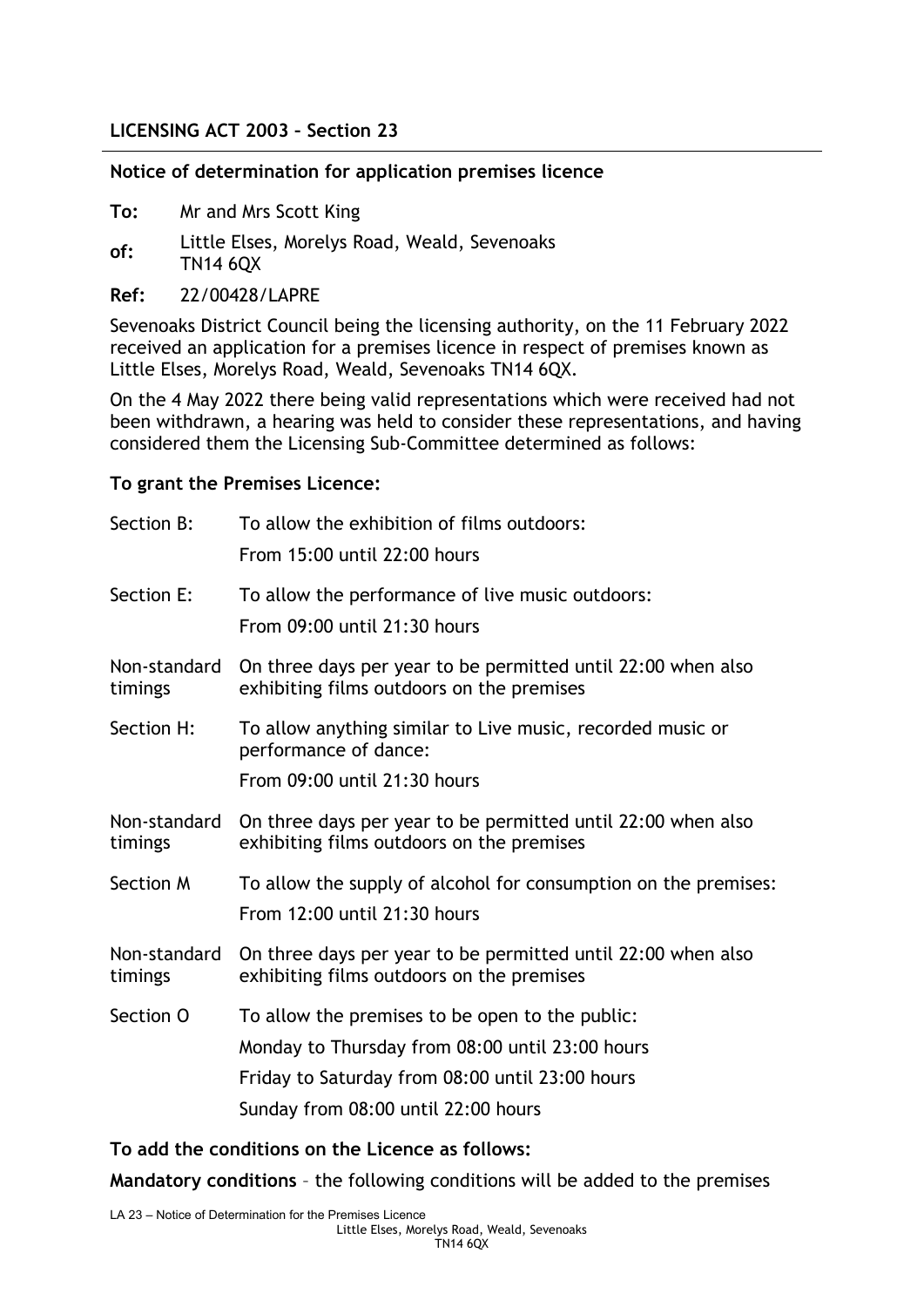licence when it is issued.

## **1. The supply of alcohol**

- Where a premises licence authorises the supply of alcohol, the licence must include the following conditions:

No supply of alcohol may be made under the premises licence -

- (a) at a time where there is no designated premises supervisor in respect of the premises licence, or
- (b) at a time when the designated premises supervisor does not hold a personal licence or his personal licence is suspended.

- Every supply of alcohol under the premises licence must be made or authorised by a person who holds a personal licence.

## **2. Mandatory conditions in force from 28 May 2014**

- 1. A relevant person shall ensure that no alcohol is sold or supplied for consumption on or off the premises for a price which is less than the permitted price.
- 2. For the purposes of the condition set out in paragraph 1-
	- (a) "duty" is to be construed in accordance with the Alcoholic Liquor Duties Act 1979
	- (b) "permitted price" is the price found by applying the formula-  $P = D + (D)$ x V)

where -

- (i) P is the permitted price,
- (ii) D is the amount of duty chargeable in relation to the alcohol as if the duty were charged on the date of the sale or supply of the alcohol, and
- (iii) V is the rate of value added tax chargeable in relation to the alcohol as if the value added tax were charged on the date of the sale or supply of the alcohol;
- (c) "relevant person" means, in relation to premises in respect of which there is in force a premises licence -
	- (i) the holder of the premises licence,
	- (ii) the designated premises supervisor (if any) in respect of such a licence, or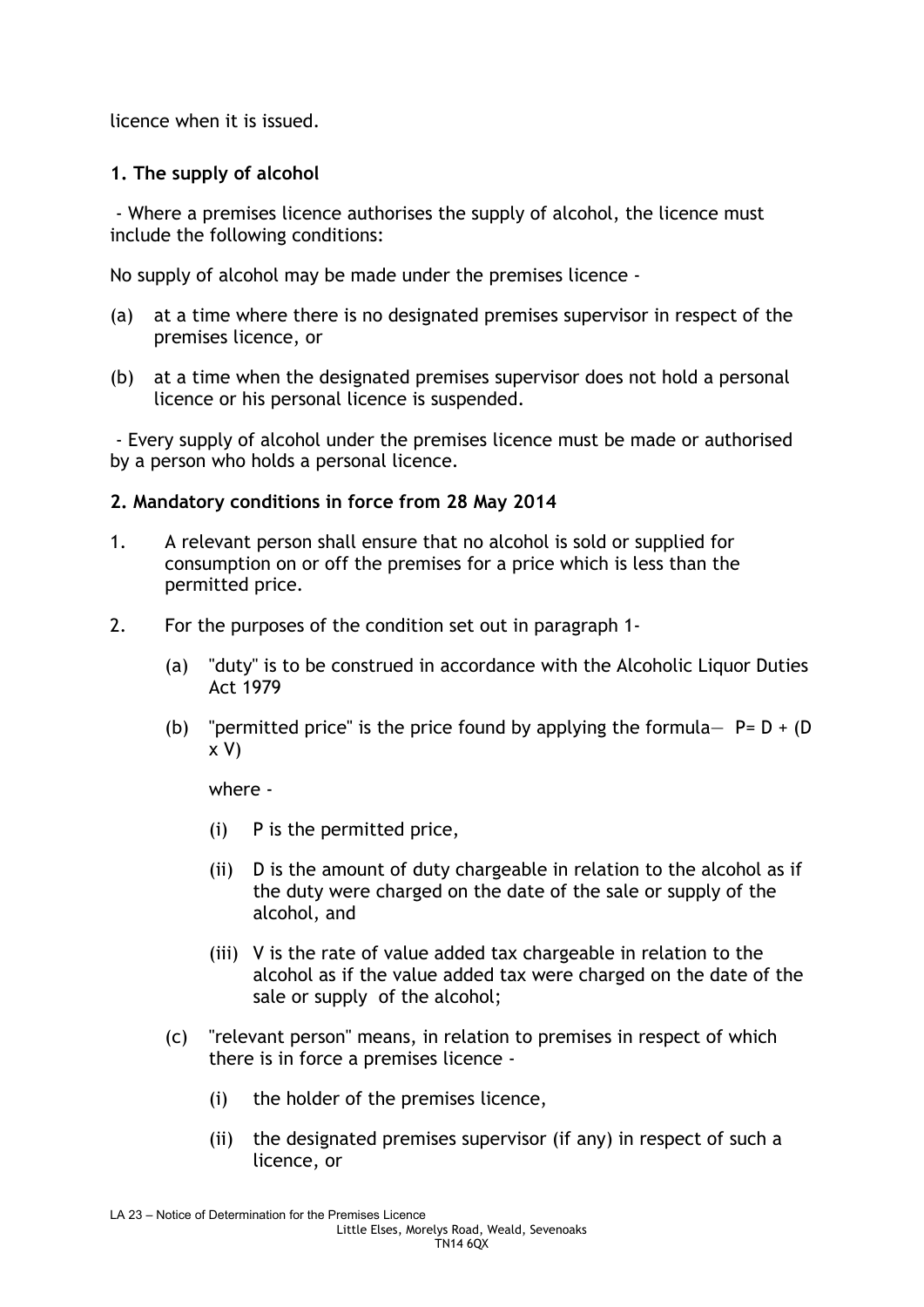- (iii) the personal licence holder who makes or authorises a supply of alcohol under such a licence;
- (d) "relevant person" means, in relation to premises in respect of which there is in force a club premises certificate, any member or officer of the club present on the premises in a capacity which enables the member or officer to prevent the supply in question; and
- (e) "value added tax" means value added tax charged in accordance with the Value Added Tax Act 1994.
- 3. Where the permitted price given by Paragraph (b) of paragraph 2 would (apart from this paragraph) not be a whole number of pennies, the price given by that sub-paragraph shall be taken to be the price actually given by that sub-paragraph rounded up to the nearest penny.
- 4.
- (1) Sub-paragraph (2) applies where the permitted price given by Paragraph (b) of paragraph 2 on a day ("the first day") would be different from the permitted price on the next day ("the second day") as a result of a change to the rate of duty or value added tax.
- (2) The permitted price which would apply on the first day applies to sales or supplies of alcohol which take place before the expiry of the period of 14 days beginning on the second day.

# **3. Mandatory Conditions in force from 01 October 2014**

- 1.
- (1) The responsible person must ensure that staff on relevant premises do not carry out, arrange or participate in any irresponsible promotions in relation to the premises.
- (2) In this paragraph, an irresponsible promotion means any one or more of the following activities, or substantially similar activities, carried on for the purpose of encouraging the sale or supply of alcohol for consumption on the premises—
	- (a) games or other activities which require or encourage, or are designed to require or encourage, individuals to—
		- (i) drink a quantity of alcohol within a time limit (other than to drink alcohol sold or supplied on the premises before the cessation of the period in which the responsible person is authorised to sell or supply alcohol), or
		- (ii) drink as much alcohol as possible (whether within a time limit or otherwise);
	- (b) provision of unlimited or unspecified quantities of alcohol free or for a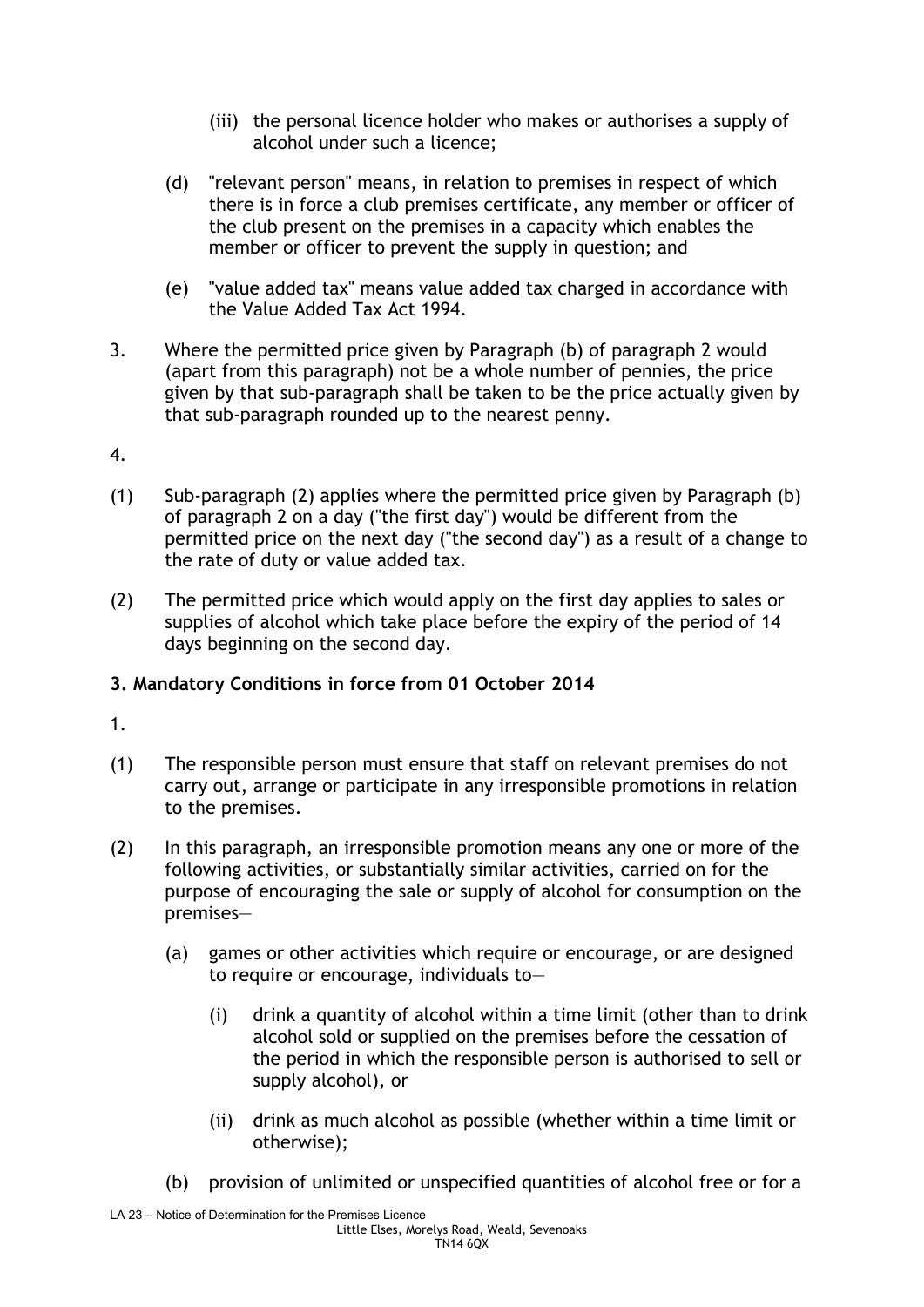fixed or discounted fee to the public or to a group defined by a particular characteristic in a manner which carries a significant risk of undermining a licensing objective;

- c) provision of free or discounted alcohol or any other thing as a prize to encourage or reward the purchase and consumption of alcohol over a period of 24 hours or less in a manner which carries a significant risk of undermining a licensing objective;
- (d) selling or supplying alcohol in association with promotional posters or flyers on, or in the vicinity of, the premises which can reasonably be considered to condone, encourage or glamorise anti-social behaviour or to refer to the effects of drunkenness in any favourable manner;
- (e) dispensing alcohol directly by one person into the mouth of another (other than where that other person is unable to drink without assistance by reason of disability).
- 2. The responsible person must ensure that free portable water is provided on request to customers where it is reasonably available.
- 3.
- (1) The premises licence holder or club premises certificate holder must ensure that an age verification policy is adopted in respect of the premises in relation to the sale or supply of alcohol.
- (2) The designated premises supervisor in relation to the premises licence must ensure that the supply of alcohol at the premises is carried on in accordance with the age verification policy.
- (3) The policy must require individuals who appear to the responsible person to be under 18 years of age (or such older age as may be specified in the policy) to produce on request, before being served alcohol, identification bearing their photograph, date of birth and either—
	- (a) a holographic mark, or
	- (b) an ultraviolet feature.
- 4. The responsible person must ensure that—
- (a) where any of the following alcoholic drinks is sold or supplied for consumption on the premises (other than alcoholic drinks sold or supplied having been made up in advance ready for sale or supply in a securely closed container) it is available to customers in the following measures—
	- (i) beer or cider:  $\frac{1}{2}$  pint;
	- (ii) gin, rum, vodka or whisky: 25 ml or 35 ml; and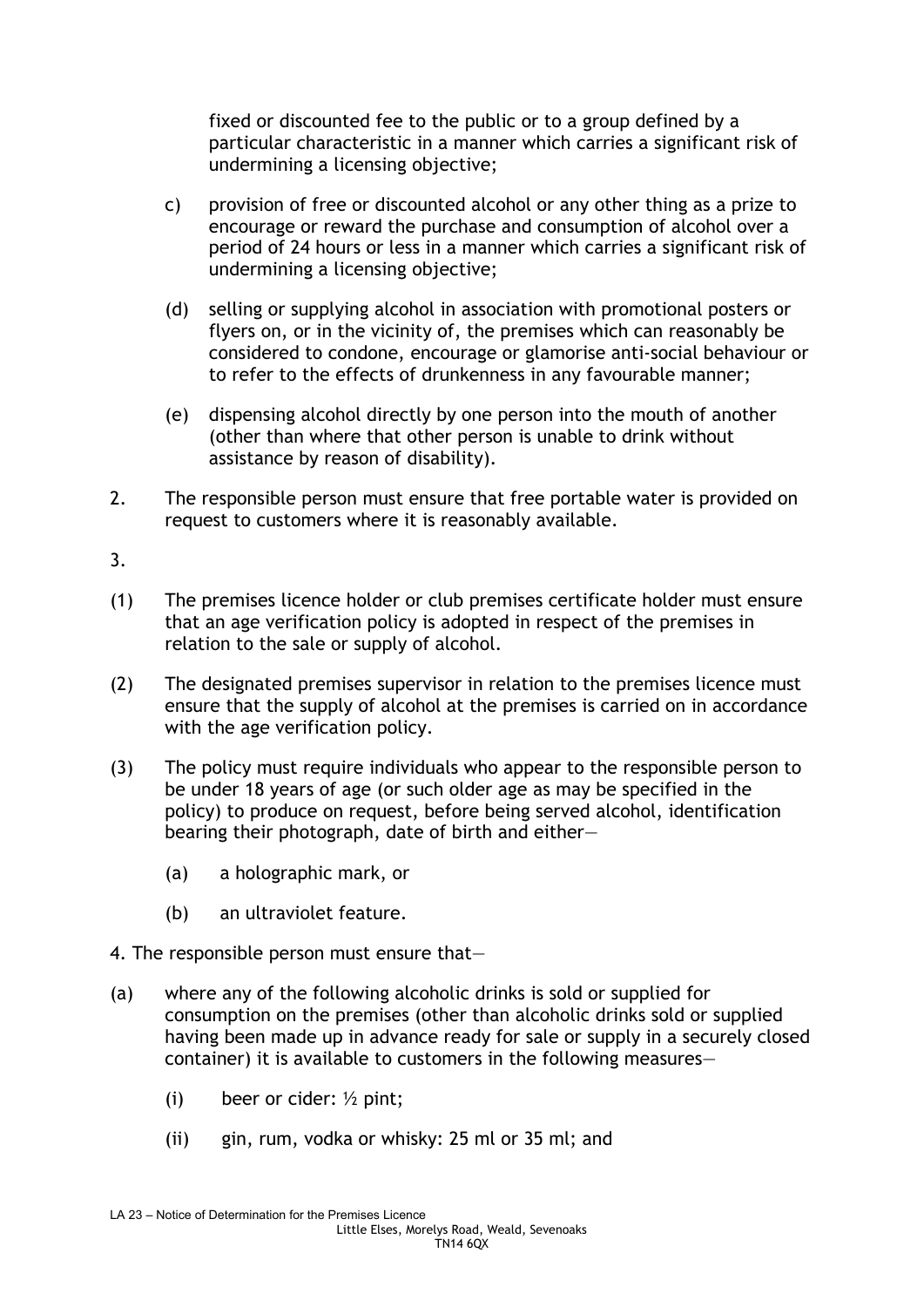- (iii) still wine in a glass: 125 ml;
- (b) these measures are displayed in a menu, price list or other printed material which is available to customers on the premises; and

(c) where a customer does not in relation to a sale of alcohol specify the quantity of alcohol to be sold, the customer is made aware that these measures are available.

## **Mandatory Condition : SIA**

Where a premises licence includes a condition that at specified times one or more individuals must be at the premises to carry out a security activity, the licence must include a condition that each such individual must

- (a) be authorised to carry out that activity by a licence granted under the Private Security Industry Act 2001; or
- (b) be entitled to carry out that activity by virtue of section 4 of that Act.

## **Exhibition of films**

Where the film classification body is specified in the licence, unless subsection (3)(b) applies, admission of children must be restricted in accordance with any recommendation made by that body.

Where -

- (a) the film classification body is not specified in the licence, or
- (b) the relevant licensing authority has notified the holder of the licence that this subsection applies to the film in question,

admission of children must be restricted in accordance with any recommendation made by that licensing authority.

In this section:-

"children" means person aged under 18; and

"film classification body" means the person or persons designated as the authority under section 4 of the Video Recordings Act 1984 (c.39) (authority to determine suitability of video works for classification).

## **Operating Schedule Conditions**

## **General**

Every event will be organised by experienced event companies.

## **The Prevention Of Crime And Disorder**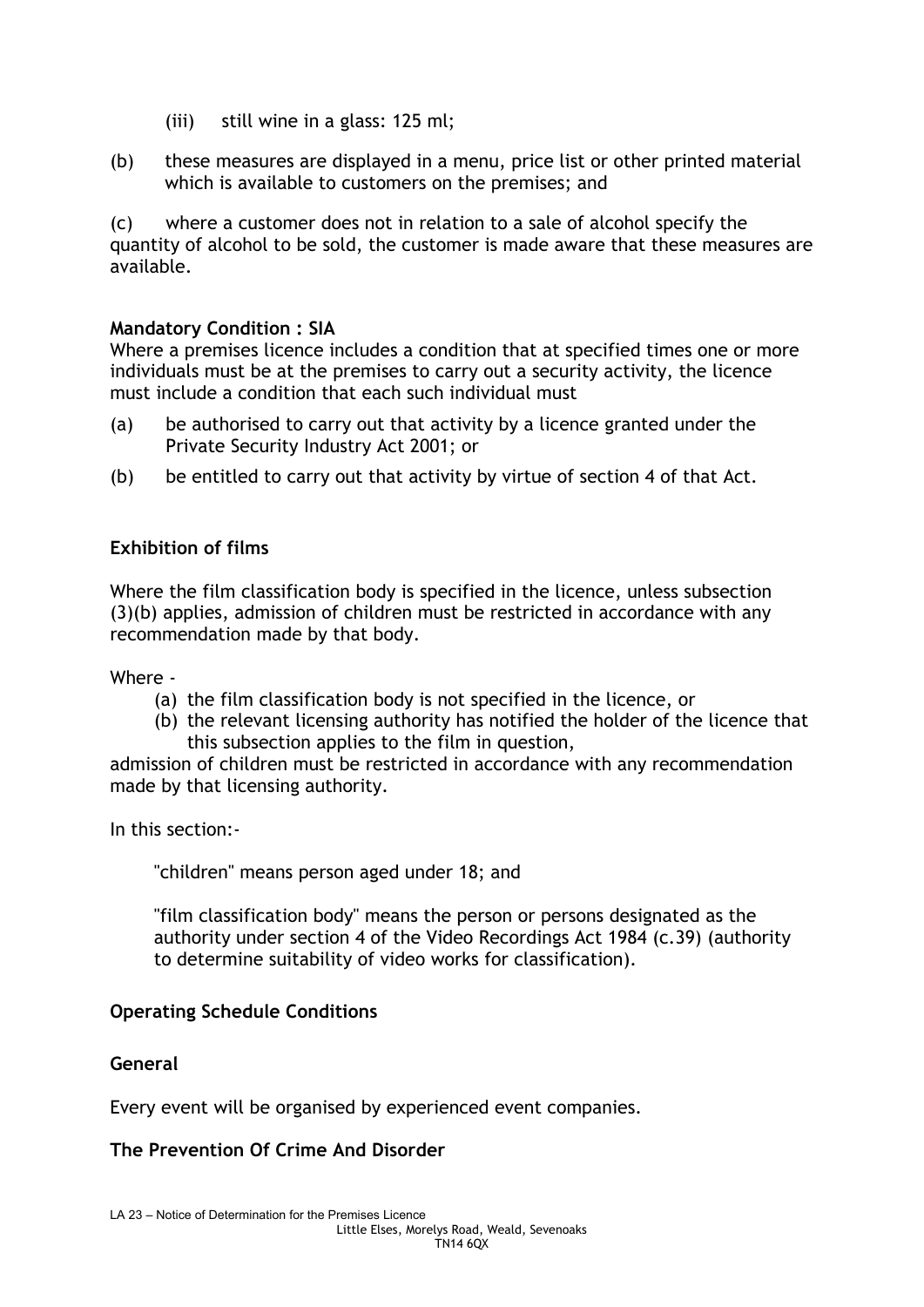Every event company making use of our premises will be required to have a team member present for responsible management of the premises and the event. At events where alcohol is present, licensed security staff (amount of staff dependent on size of the event) will be employed to ensure drunkenness and drunk behaviour is prevented and/or dealt with in the least disruptive way possible. It is a premises requirement that there are no glass items of any kind, disposable containers only.

Waste disposal areas will be provided by the event companies and under contract, they must ensure the premises is left as clean and tidy as when they arrived. Where events are continuing into dark hours, lighting will be provided to ensure safety of event attendees and to discourage disruptive behaviour.

## **Public safety**

Events will take place outdoors only, in areas fenced from the public to ensure their safety and to cause as little inconvenience to them as possible. Site/parking attendants will be provided by the events company and will be responsible for the safe arrival and exit of all attendees in an orderly manner.

## **The Protection of Children From Harm**

At events which have been marked clearly as unsuitable for children, no child or underage person will be allowed access to the event.

Any other event run will be family-friendly, where adults must accompany young children during the event.

Trained event company staff will ask for ID from persons who look under 21 before being sold alcohol.

Any movies shown as part of the outdoor cinema events will clearly state the rating on any marketing and children will not be permitted entry to the event unless suitable ID can be provided.

Any live comedy shows which are deemed unsuitable for children will be shown on the marketing and under 18s will not be allowed entry.

## **Conditions attached after a hearing by the licensing authority**

1 The licence will apply to no more than twelve days per year

Reason: The prevention of public nuisance

2 There must be no less than thirteen days between events

Reason: The prevention of public nuisance

3 Three days may include the exhibition of films outdoors, such events to terminate no later than 22:00 hours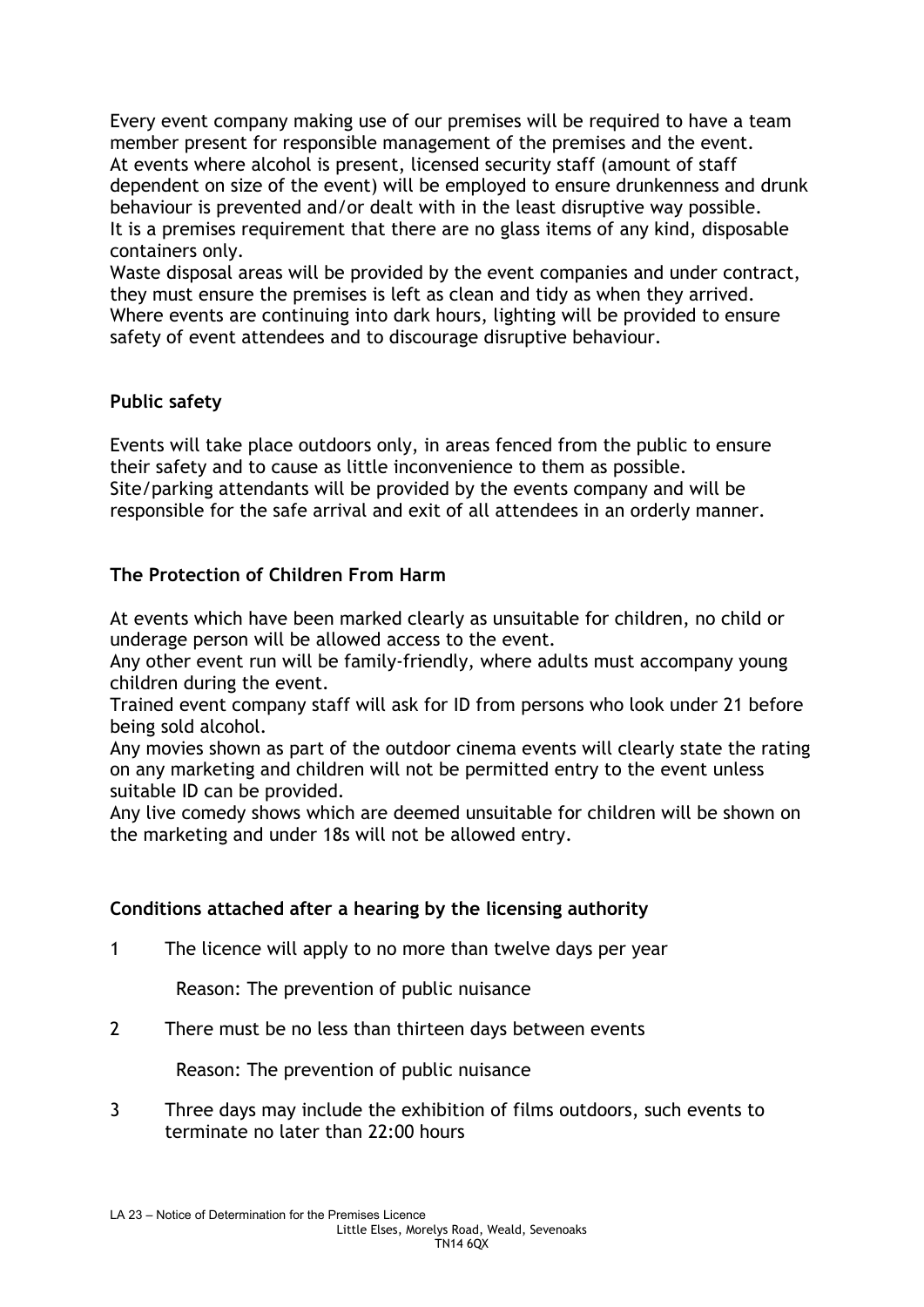Reason: The prevention of public nuisance

4 Nine of the further days must terminate at 21:30 hours

Reason: The prevention of public nuisance

- 5 The below conditions shall apply to events with attendees over 500:
	- i) With the exception of exhibition of films, amplified music / sound will not be used beyond 21:30 hours on any day.
	- ii) Where an event with amplified music / sound and an attendance of more than 500 takes place the Music Noise Level (MNL) shall not exceed the background level (at the nearest noise sensitive receptor) by more than 15 dB(A) over a 15 minute period.
	- iii) The applicant shall ensure that the MNL is monitored during an event by an appropriate acoustic consultant using suitably specified technical equipment.
	- iv) The applicant shall notify the District Councils Environmental Health Team in writing (currently environmental.health@sevenoaks.gov.uk) at least 21 days in advance of all events involving amplified music / sound, providing details of the date and times of the event, details of when any sound testing will take place, the number of attendees expected and the number of available tickets for sale, the contact details for any acoustic consultant, and contact details of any Events Company / individual who will be ensuring compliance with the Premises Licence during the event.

Reason: The prevention of public nuisance

6 The Organisers shall ensure dedicated and manned Contact details will be made available in the case of complaints upon request to the Parish Council and to local residents.

Reason: for the prevention of public nuisance and other concerns that may arise.

Informatives:

1. This agreement was based on assurances provided by the applicant to the interested parties and there was concern, particularly from interested parties, should the licence be transferred in the future.

This licence granted at the Hearing is effective from the 4 May 2022.

Dated: 10/5/22

Please address any communications to: